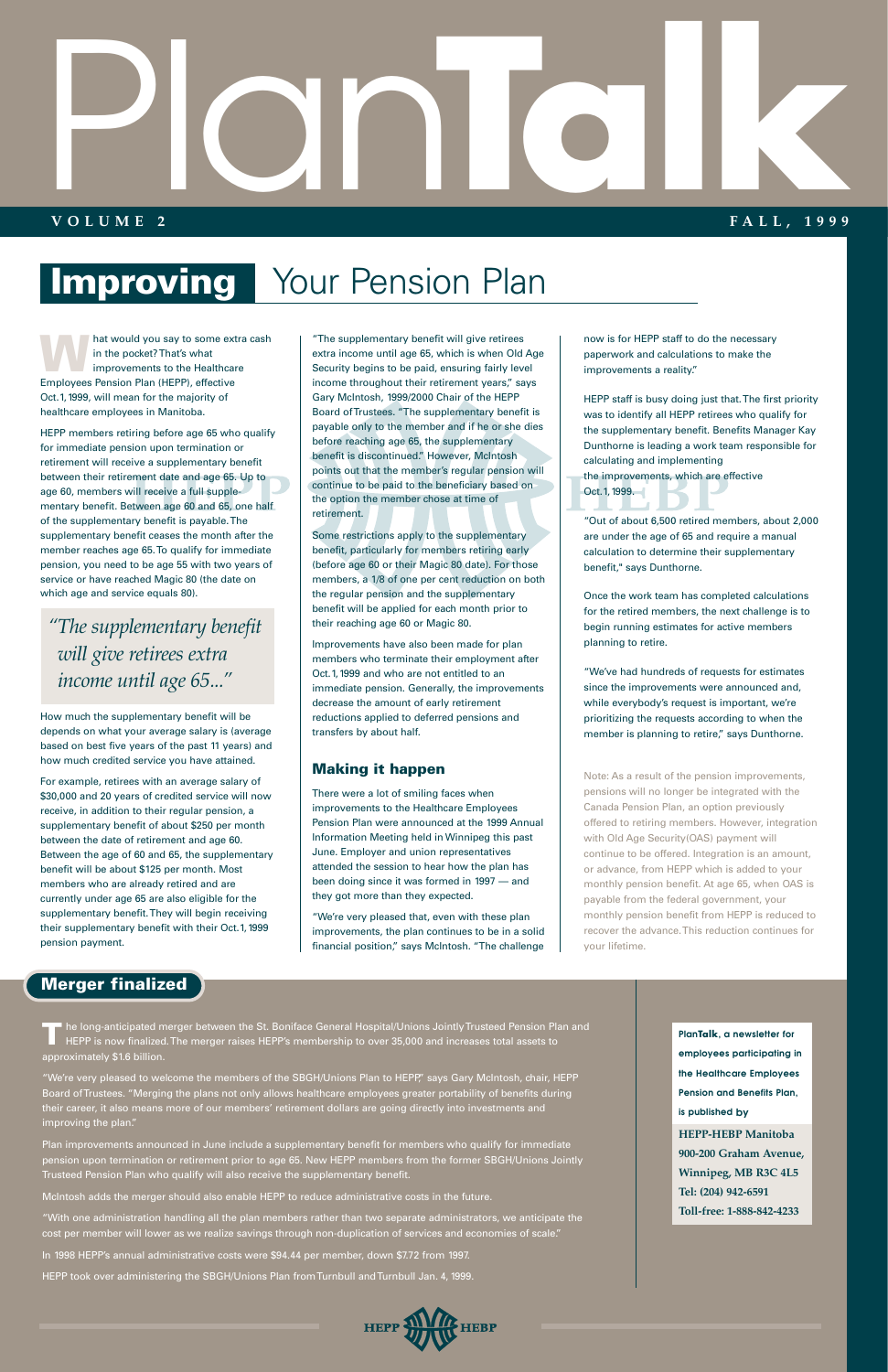If you die while an insured member of the HEPP group life insurance plan, the last person you<br>I named as your beneficiary under that plan will receive all related benefits regardless of what your f you die while an insured member of the HEPP group life insurance plan, the last person you will says.

Most people are comforted knowing that, even after their death, they've provided for loved ones. When the named beneficiary is who you intended it to be at the time of your death, then all is well. But what if you have a named beneficiary from years ago, before your marital status changed?

Changing a named beneficiary or designating a beneficiary takes just a few minutes and could mean preventing a lot of future grief. It's especially important to ensure your beneficiary designation is updated when your marital status changes. Also, if you're naming minor children under age 18 as your beneficiary, you need to designate a trustee.

To change your designated beneficiary, simply write your changes on the reverse side of the Group Life Insurance Plan Enrolment & Change Form (available at your human resources office) and submit the original to your human resources office, or directly to HEBP at 900-200 Graham Avenue, Winnipeg, MB R3C 4L5.

## **On** Benefits

# The Inside Story ...

The Long Term Disability program is a financial 'safety net' for our members in case of injury or illness.

Currently, more than 700 people are collecting LTD benefits because they are unable to work due to a disability and have met all of the requirements for the plan. The monthly income equals 66 2/3 of a claimant's gross basic monthly earnings. Gross basic monthly earnings are calculated based on the member's basic hourly rate of pay multiplied by the monthly average number of hours worked over the 12 month period immediately prior to the disability.

Members must complete a waiting period of 119 days from the established date of injury or illness. HEBP advises and encourages every member applying for LTD to take their paid sick leave and apply for employment insurance sick benefits and other types of assistance to ensure members don't experience financial hardship during the waiting period.

Recipients must also apply for disability income from other sources like Canada Pension Plan and Workers Compensation Benefits. Keep in mind, if you receive other disability income, your LTD benefits will be reduced in whole or in part by these and other disability benefit payments. Even if LTD benefits are reduced by the other benefits, it's still important to apply and be approved for LTD benefits to establish eligibility for pension

accruals as well as waiver of premiums in other benefits plans (Group Life Insurance, Group Health and Group Dental).

**I** f you've been waiting for a rainy day to organize and submit your Group Health or f you've been waiting for a rainy day to Dental receipts, don't wait too long.

#### **LTD Process**

Long Term Disability is a very individualized plan. Every claim made is evaluated on whether the claimant's disability hinders his or her ability to perform a substantial or essential part of his or her job.

Applications for LTD should be made within 30–60 days of the start of the disability. HEBP recommends filing claims for benefits within 30 days because of the late claim policy which denies any claims filed seven months after the disability occurred.

There are three forms that must be completed when first applying for LTD:

- One form is sent directly to and is filled out by the employer.
- The claimant fills out another, and
- The third is to be completed by the attending physician.

Forms are available by contacting HEBP at 942-6591 or toll free at 1-888-842-4233.

When the forms are completed and returned to HEBP,

they are assessed by a professional adjudicator and reviewed by a medical advisor. The process takes roughly two to three weeks and there are three possible outcomes. The claim can be approved, denied, or held over pending further medical information. Some common reasons claims are denied are because of late or incomplete forms, insufficient medical proof to support the claim, or the applicant doesn't satisfy the definition of disabled.

Denied claimants may appeal the insurer's decision within 90 days of the date the claim was denied. In order to appeal and for an adjudicator to reassess a claim, additional medical evidence must be submitted. If the appeal is successful, payments will be made from the established date of disability.

> **HEPP HEBP**

#### **LTD's goal is rehabilitation**

The Long Term Disability Program provides members with income while disabled so they can focus their energies on getting better and returning to work.

Every LTD case is reviewed to determine who is eligible for rehabilitation. Rehabilitation is designed to meet individual needs based on the nature of the disability. Rehabilitation programs help members on LTD return to work on a full-time or part-time schedule. The programs also provide people on LTD the opportunity to explore new fields where their disability will not block their success and they are able to continue enjoying job satisfaction.

Benefit information provided in Plan**Talk** is based on an overview of group benefits plans. Not all employers participate in all five plans, therefore, you should check with your employer to find out what coverage is available to you.

To be eligible for payment, claims for all Group Health and Group Dental benefits must be submitted within two years of the date(s) services were provided. Claims submitted more than two years after services were provided will not be accepted.

#### **Two year claim limit**

### **Group life — who's your beneficiary?**

#### **The benefits of LTD**

**A Canadian Facts study discovered 44 per cent of parents have not appointed a guardian in their wills to care for their children.**

**In the event of your death, not only do you want to ensure you have a reliable, trustworthy guardian for your children, you also want to provide for them as well as you can financially.**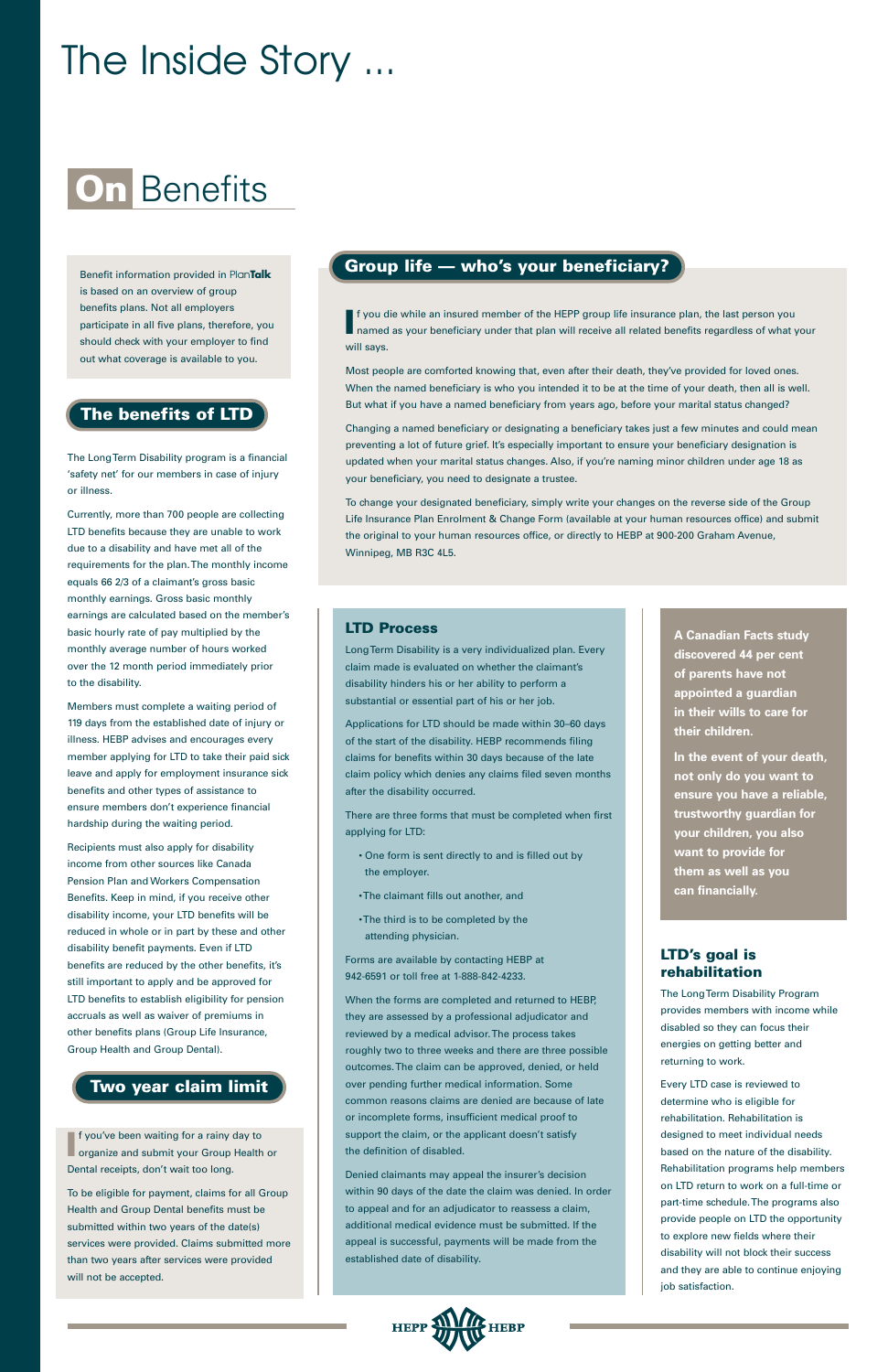### **On** Pension



# The Inside Story ...

#### **Vision Care Plan Improvements**

Changes to the enhanced group health plan vision care were on the HEBP Board of Trustees' agenda this past Spring. At the same time, HEPP/HEBP began a large scale membership needs analysis. To support its decision to add the cost of eye examinations and increase maximum vision care coverage to \$150, the Board decided to include the question in the phone survey part of the needs analysis.

The response was very favourable, with 86 per cent saying they were likely to opt for the improved coverage when asked:

*"How likely would you be to choose an option which would increase your vision care coverage from the current \$100 maximum to \$150 maximum, and would include in your coverage the cost of an eye exam? The cost for this option would be an extra 70 cents per month for a single plan member and \$2.10 for a family plan member."*

Members with enhanced coverage will see the small premium increase in their August payroll deduction and the benefit is effective September 1, 1999. The new claim eligibility period remains the same, every consecutive 24 months for adults and every consecutive 12 months for dependent children.

If you have a comment or suggestion for Plan Talk, please write us at:

Plan**Talk** HEPP/HEBP Manitoba 900-200 Graham Avenue Winnipeg, MB R3C 4L5 or

Email carter@hepp.mb.ca

### **Member** Feedback

#### The time is now... **We are the contract of the contract of the contract of the contract of the contract of the contract of the contract of the contract of the contract of the contract of the contract of the contract of the**

#### **10 years away:** *getting realistic*

Ok, so you've figured out you won't be able to buy that quaint little sun drenched island in the tropics. Luckily, you have time to scale back your retirement dreams and still plan for a comfortable lifestyle. Ask yourself these three crucial questions. "What do I need, what do I want, and what can I afford?" Remember, the more realistic your dreams the more likely you are to attain them.

After answering these weighty questions you may want to consult a financial adviser to help you create a new retirement savings strategy. Saving for retirement can be an overwhelming task, especially for the 34 per cent of the labor force not enrolled in an employer sponsored registered pension plan. Unlike you, they will have nothing besides Canada Pension Plan to live on unless they put away money for the future.

As a HEPP member you won't be required to completely fund your retirement with RRSP's because of the financial stability of your pension plan.

#### **Five years:** *the countdown begins*

In order for you to know if you'll be able to survive financially during retirement you'll need to know the size of your pension. Getting an estimate is easy. Simply call the Healthcare Employees Pension Plan at 942-6591 and request one.

The staff at HEPP can produce a pension estimate in roughly two weeks.

When you receive your pension estimate, review your retirement plan. Will you be able to afford all of your needs and wants? You are really the only one who knows how much money you'll need to live comfortably. If you have any questions regarding your estimate or the pension plan, the knowledgeable staff at HEPP can help.

As you approach retirement keep in mind that planning for retirement doesn't stop when you leave work. You should continue reviewing and adjusting your plan to ensure you'll be able maintain your new lifestyle.

#### **20 or more years away from retirement:**

*time to dream*

With Canadians living longer than ever before, planning for retirement is essential. Having answers to questions about where you want to live and what you'll be doing will allow you to be confident about your future and look forward to retiring.

If you have 20 or more years of employment before retirement, the time to start planning is now. Sit down and do some serious thinking about your retirement. Figure out when you want to retire and what you hope to be doing with your free time. Are you going to wait until age 65 or do you want to retire early? With Magic 80 you're eligible to retire without your pension being reduced when your age combined with years of service equals 80.

Recent trends show that HEPP members are retiring earlier. HEPP members are retiring at an average age of 58.

With the right information, you can achieve all of your retirement dreams and it doesn't have to cost you a lot either. Visit the social sciences section of your local library for books on retirement planning or the Age and Opportunity Centre, which provides a variety of retirement planning brochures at no cost. For more information on the services Age and Opportunity provides and to find the centre nearest you visit their website at www.netreader.com/ageopp.

#### **15 years to go:** *the wheels in motion*

By now, you should know what your retirement lifestyle would consist of. The next step in preparing for your future is to figure out what it will take to finance your dreams.

One way to determine how much you'll need is to record what you spend now and what you expect to pay out in the future. Keep in mind you have expenses now that you may not have during retirement, like a mortgage. It's vital to be honest during this exercise and avoid making unrealistic assumptions. This will give you a rough estimate of how much money will be needed so you can get started on a variety of options, such as Registered Retirement Savings Plans (RRSPs).

#### **Marriage Break up**

In many legal separations it's common for possessions acquired during the marriage to be divided equally between the couple, including their pensions.



The Manitoba Pension Benefits Act states that all pension benefits earned during the period of marriage, whether licensed or declared common-law, are to be divided between the member and the member's ex spouse. The only way to stop the pension from being split is for both parties to sign a waiver (Pension Benefit Spousal Agreement).

If a member and his or her spouse agree to sign a waiver, both parties must obtain independent legal advice, receive specific financial information about the pension benefit (i.e. its value) and lastly — they must sign the waiver. If any of these conditions are not met, HEPP is required by law to divide the benefits between the member and his or her ex-spouse.

Waiver forms are available by contacting HEPP at 942-6591 or toll-free at 1-888-842-4233, or by mail at:

> **HEPP-Manitoba 900-200 Graham Avenue, Winnipeg, MB R3C 4L5**